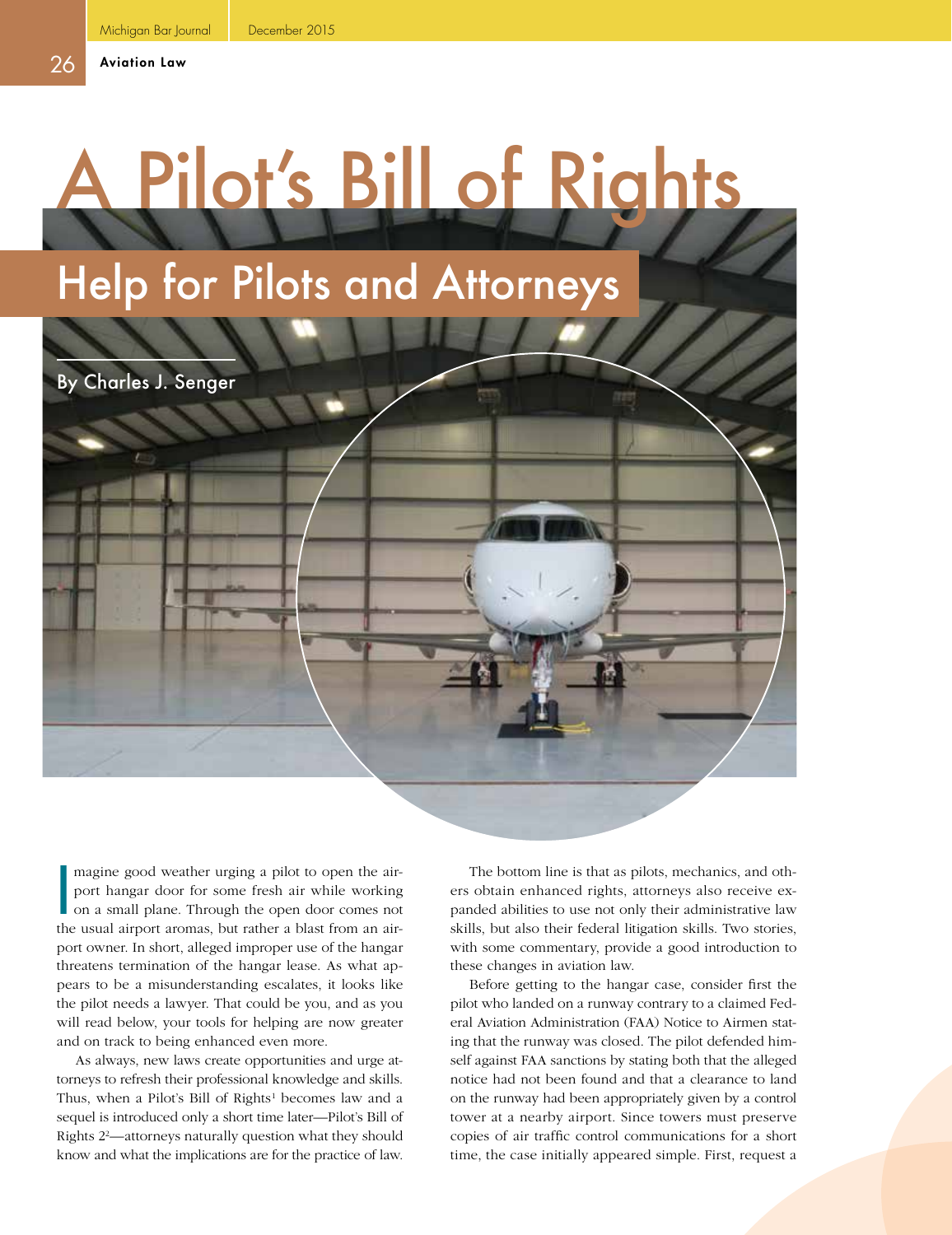copy of the Notice to Airmen from the FAA. Then, request a copy of the tape from the control tower, using the federal Freedom of Information Act<sup>3</sup> if necessary. The evidence could then quickly resolve the case. The problem? The control tower in question was operated by a private company under contract with the government. Therefore, the company refused to provide the tape, claiming it was not subject to the Freedom of Information Act rules. But that wasn't all. The FAA refused to provide a copy of the Notice to Airmen it claimed had been violated.

The seemingly simple case suddenly became complicated. Unfortunately, the stakes were high. FAA sanctions can include revocation of the pilot's airman's certificate. That would be like losing a driver's license—a life-changing event, especially for someone who drives or flies for a living.

The Pilot's Bill of Rights helps here, and a bit more of the story and background will explain why it applies to many situations. For recreational flights, radar has often given the FAA the what and where details of an airplane flight. To prosecute a violation seen on radar, the FAA needs only the who: the name of the pilot flying the plane. Thus, upon landing, a controller may ask the pilot to taxi over to the tower to help clear up something. Or a letter may come in the mail, purporting to give the pilot an opportunity to give his or her side of the story. A pilot who responds with a name completes the FAA's case. The rest of the pilot's explanation may be seen as irrelevant.

In our story, however, the pilot's name turned out to be one the FAA would not have wanted to see: James Inhofe.4 Yes, that's Sen. James Inhofe of Oklahoma. Part of his response was to draft and guide to passage the

## Fast Facts

Even attorneys who don't practice aviation law should be aware that the Pilot's Bill of Rights allows greater protections for clients.

Federal funding of airport hangars leads to interesting property issues.

For actions regarding a pilot's certificate, the Pilot's Bill of Rights requires the FAA to include a warning somewhat like the familiar *Miranda* warning.

Pilot's Bill of Rights. Not surprisingly, it has specific provisions for requests for air traffic control tapes from governmental contractors and ensuring proper distribution of Notices to Airmen like the one alleged to have been given in Sen. Inhofe's situation.

So how else does the Pilot's Bill of Rights drafted by Sen. Inhofe help? Thankfully, it covers more than just the facts of his own situation. First, for actions regarding a pilot's certificate, it requires the FAA to include a warning somewhat like the familiar Miranda warning.<sup>5</sup> Hopefully this will persuade more aviation clients to keep quiet until they speak with their attorneys. That may mean not going directly to the control tower for a chat after landing and not immediately responding to a letter from the FAA. Second, it also specifies that, when practicable, the Federal Rules of Civil Procedure and the Federal Rules of Evidence will be followed. Along with providing earlier access to federal district courts, these changes make the proceedings more formal but also invoke governing rules familiar to federal litigation attorneys. Although the more formal proceedings may entail higher costs for clients, they also make applicable some more protective rules. For example, evidence offered might be based on an allegation that the pilot casually said something to one of the fuel truck drivers, who repeated it to one of the mechanics, who mentioned it to another pilot, who....Is effective cross-examination possible if the FAA offers testimony from only the last link in this classic telephonegame scenario? Now the answer is that the Pilot's Bill of Rights enables attorneys to apply the Federal Rules of Evidence to ensure multiple levels of hearsay will not informally slip into a case to seal a defendant's fate.

And then there is the airport hangar scenario mentioned earlier. Consider the situation of a person who has rented a hangar to have space necessary to not only store the aircraft, but also to do some maintenance. Planes, after all, benefit from covered storage, routine washing, upholstery cleaning, and the like, even though they typically do not fit into a home garage. Similar arguments are raised by persons who wish to complete the construction of a homebuilt aircraft. Like many airport facilities, however, hangars often involve federal funding. The FAA can therefore claim the power to  $act<sub>i</sub><sup>6</sup>$  as can the local governmental entity controlling the airport. In one case, the city of Concord, North Carolina (the airport's sponsor) had asserted a narrow definition of aeronautical activities, and on the basis of a complaint filed by an aircraft owner, the FAA had to determine whether the city was exercising its discretion properly.<sup>7</sup> The city won.<sup>8</sup>

The concerns of the FAA or local government are easy to understand. Unfortunately, some people clearly abuse the availability of hangars by using them for nonaviation storage or, in some cases, even building houses concealed in hangars.9 Another concern is how the rules